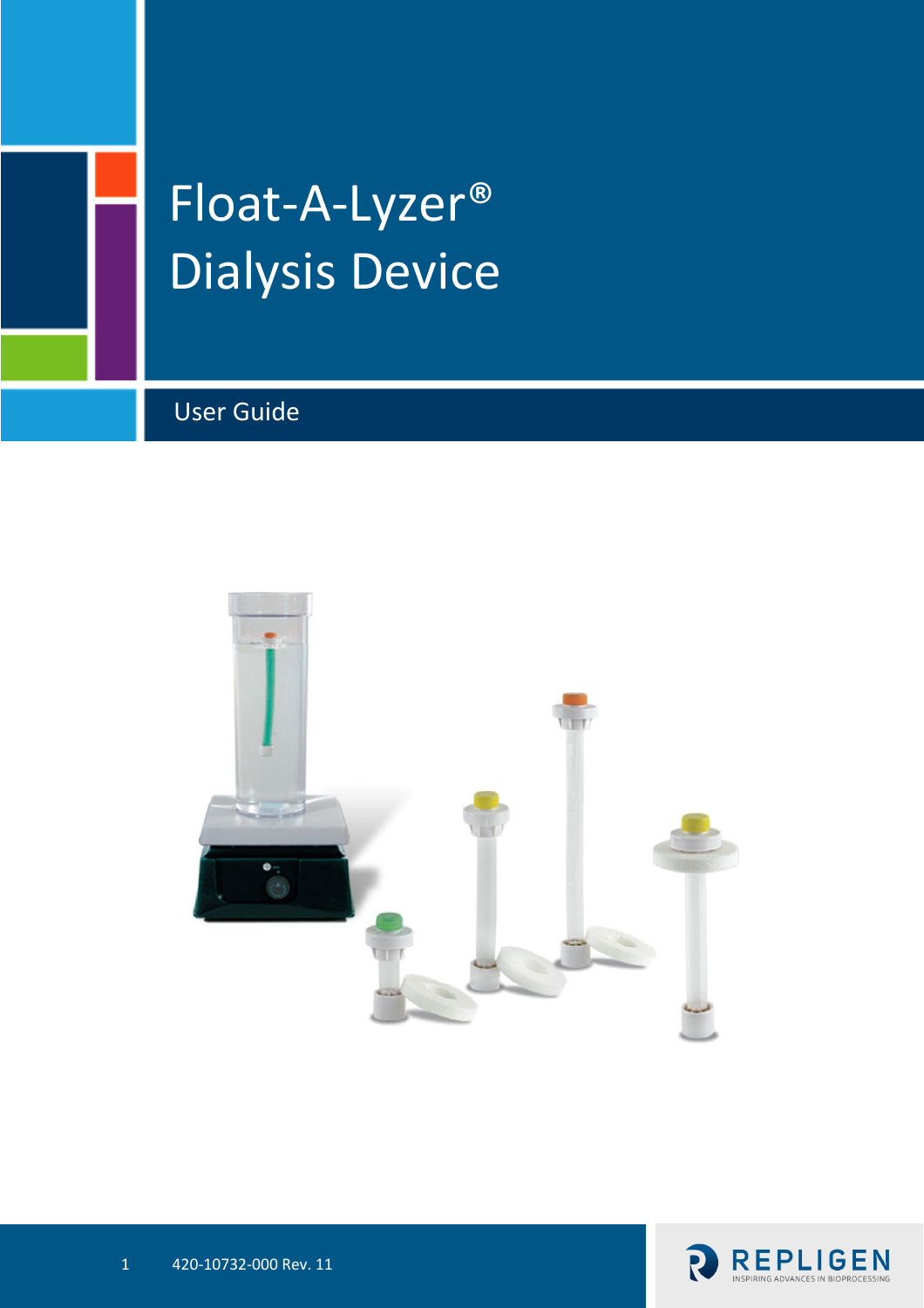The information contained in this document is subject to change without notice.

With respect to documentation accompanying product, Repligen makes no warranty, express or implied. Any and all warranties related to the documentation accompanying product are expressly disclaimed. Customer shall refer to the terms and conditions of sale governing the transaction for any and all warranties for the Product.

Repligen Corporation shall not be liable for errors contained herein or for incidental or consequential damages in connection with the furnishing, performance, or use of this material.

No part of this document may be photocopied, reproduced, or translated to another language without the prior written consent of Repligen Corporation.

Products are not intended for diagnostic or therapeutic use or for use in vivo with humans or animals.

For further information, please contact Repligen Corporation at [www.repligen.com.](http://www.repligen.com/)

©2021 Repligen Corporation. All rights reserved. The trademarks mentioned herein are the property of Repligen Corporation and/or its affiliate(s) or their respective owners.

#### **Customer Support [customerserviceUS@repligen.com](mailto:customerserviceUS@repligen.com)** 310-885-4600

**Repligen Corporation** 18617 South Broadwick Street Rancho Dominguez, California 90220 **www.repligen.com**

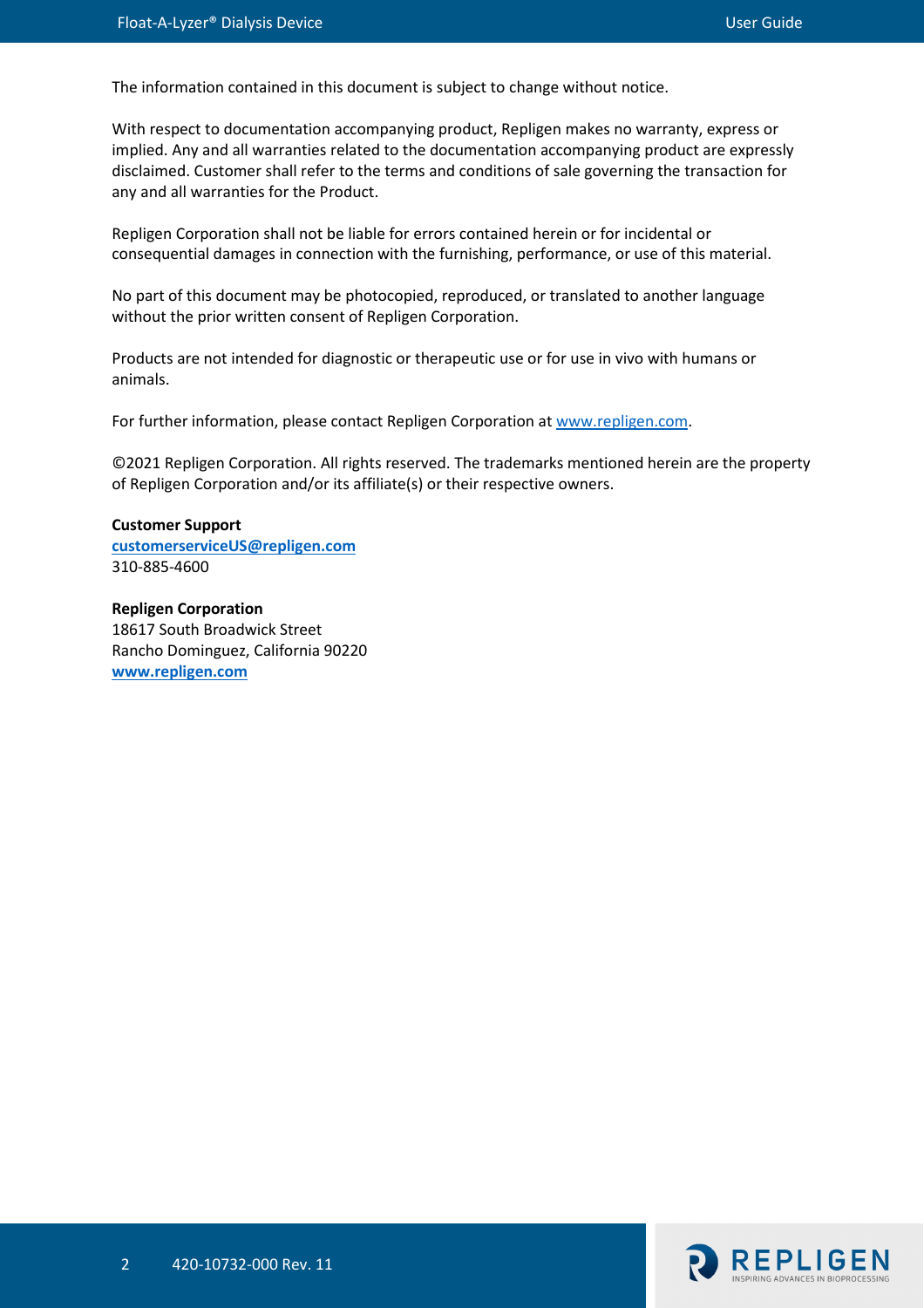#### **Contents**

## **List of tables**

#### **Abbreviations**

| СE   | Cellulose Ester                        |
|------|----------------------------------------|
| EtO  | Ethylene oxide                         |
| HPLC | High-performance liquid chromatography |
| kD   | Kilodalton                             |
| MWCO | Molecular weight cut-off               |
|      |                                        |

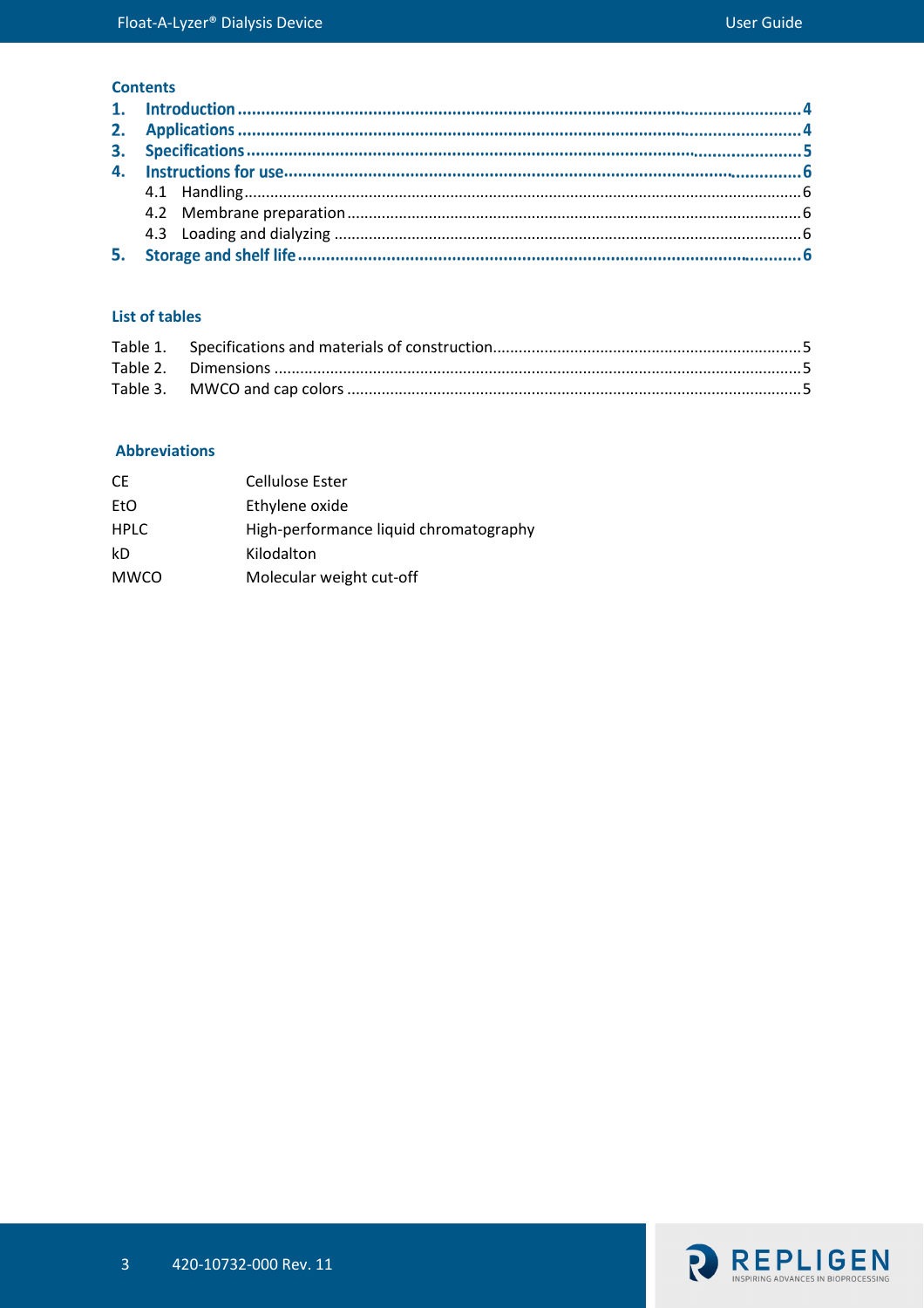# 1. Introduction

The Float-A-Lyzer® Device from Repligen is ideal for the easy and convenient dialysis of small sample volumes. Available in 1 ml, 5 ml and 10 ml volume sizes, the Float-A-Lyzer® Device features proprietary Biotech Grade Cellulose Ester (CE) membrane from Repligen incorporated into a preassembled and leak-proof dialysis device.

Biotech CE is a low protein-binding membrane with no heavy metal and sulfide impurities, available in 9 MWCOs ranging from 100 - 1,000,000 Daltons.

The Float-A-Lyzer® Device assures a 95 - 98% sample recovery while maintaining 99% sample purity and < 5% sample dilution.

The single-use device is designed for easy loading, in-process testing and sample retrieval without the risk of needle punctures. The included floatation ring maintains sample buoyancy and vertical orientation during dialysis. The narrow tubular design allows multiple samples to be dialyzed in the same buffer reservoir.

SpectraPor® Biotech CE Membranes have good chemical resistance. Variables in temperature, concentrations and durations of exposure and other factors may affect the performance of the membrane. It is recommended to test the membrane under your application conditions. These membranes are generally compatible with the following groups: common alcohols (low to mid concentration), many dilute acids and bases and some dilute organics. It is incumbent upon user to verify compatibility prior to use with membrane. For membrane compatibility and purchasing information visit www.repligen.com.

# **Applications**

The Float-A-Lyzer® Device is used for a variety of applications, including:

- Drug dissolution (controlled drug release)
- Buffer change and desalting
- HPLC Sample preparation
- Nanoparticle and liposome purification
- Removing sulfate, cesium chloride, low molecular weight contaminants or surfactants
- Separation and purifications of DNA, proteins, viruses, antibodies and peptides
- Biopolymer purification and removal of monomers
- Binding studies

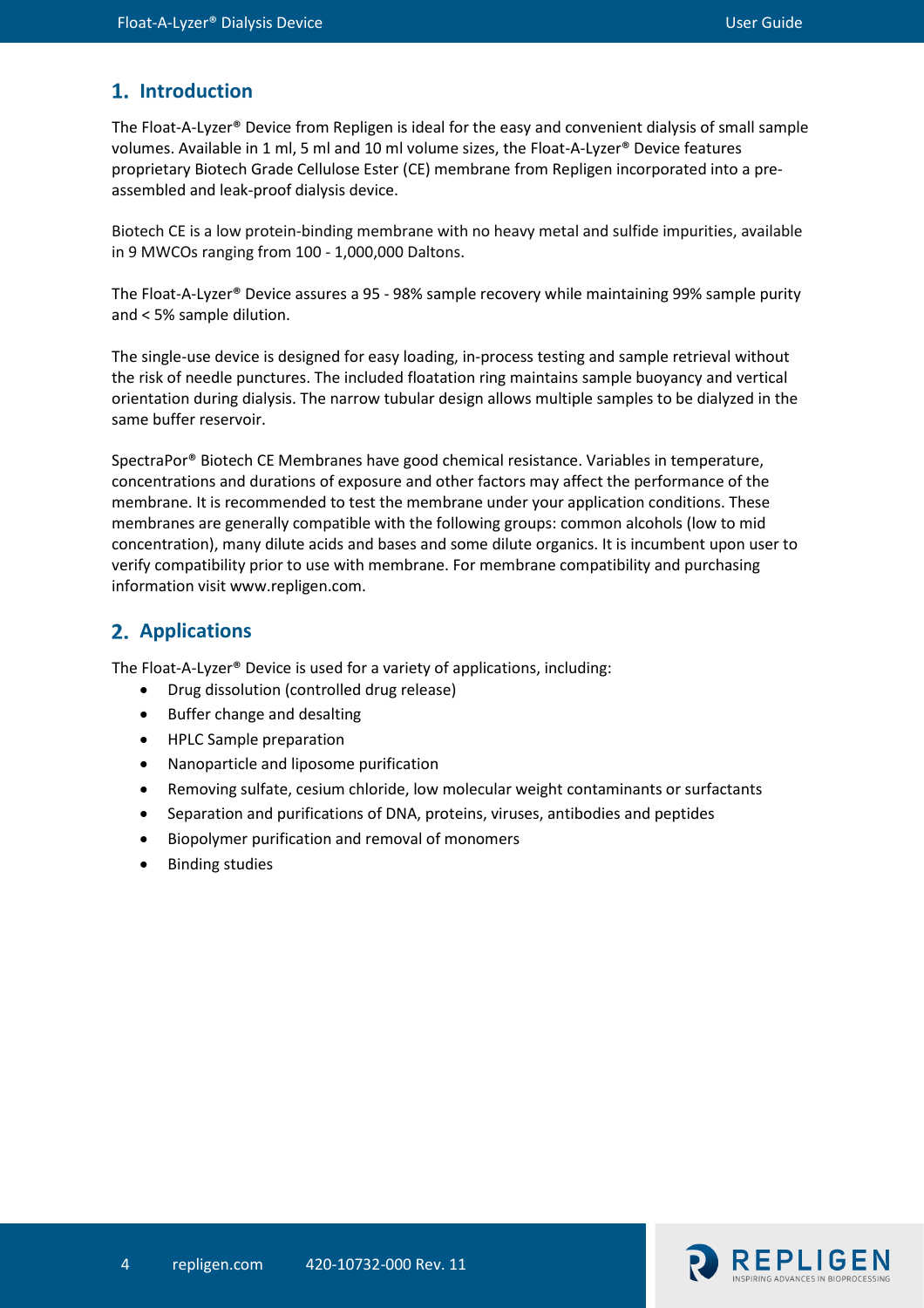# **3. Specifications**

## <span id="page-4-0"></span>**Table 1. Specifications and materials of construction**

| Specifications and materials of construction |                                                                                          |  |  |
|----------------------------------------------|------------------------------------------------------------------------------------------|--|--|
| Screw-on cap                                 | Color-coded for MWCO polypropylene                                                       |  |  |
| O-ring                                       | Silicone                                                                                 |  |  |
| Floatation ring                              | Polyethylene                                                                             |  |  |
| Top/bottom piece                             | Polycarbonate                                                                            |  |  |
| Membrane                                     | Biotech Grade Cellulose Ester                                                            |  |  |
| Potting                                      | Polyurethane                                                                             |  |  |
| 9 MWCO                                       | 0.1 - 0.5 kD, 0.5 - 1.0 kD, 3.5 - 5 kD, 8 - 10 kD, 20 kD, 50 kD, 100 kD, 300 kD, 1000 kD |  |  |
| 3 volume sizes                               | 1 ml, 5 ml and 10 ml                                                                     |  |  |
| Packing and quantity                         | Dry with glycerin, 12/pkg                                                                |  |  |
| Sample loading                               | Disposable pipette included for 5 and 10 ml only                                         |  |  |

#### <span id="page-4-1"></span>**Table 2. Dimensions**

| Device volume size     | 1 ml volume     | 5 ml volume     | 10 ml volume    |
|------------------------|-----------------|-----------------|-----------------|
| Approx. working volume | $0.7 - 1.5$ ml  | $3.5 - 6$ ml    | $8 - 11$ ml     |
| <b>Total length</b>    | 5 cm            | $10 \text{ cm}$ | $16 \text{ cm}$ |
| Membrane diameter      | $10 \text{ mm}$ | $10 \text{ mm}$ | $10 \text{ mm}$ |
| Top piece diameter     | $23 \text{ mm}$ | $23 \text{ mm}$ | $23 \text{ mm}$ |
| Floatation ring        | 38 mm           | 38 mm           | 38 mm           |

## <span id="page-4-2"></span>**Table 3. MWCO and cap colors**

| <b>MWCO</b>    | <b>Color code</b> |
|----------------|-------------------|
| $0.1 - 0.5$ kD | Green             |
| $0.5 - 1.0 kD$ | Orange            |
| $3.5 - 5 kD$   | <b>Black</b>      |
| 8 - 10 kD      | Yellow            |
| 20 kD          | Red               |
| 50 kD          | Violet            |
| 100 kD         | Blue              |
| 300 kD         | Amber             |
| 1,000 kD       | Pink              |

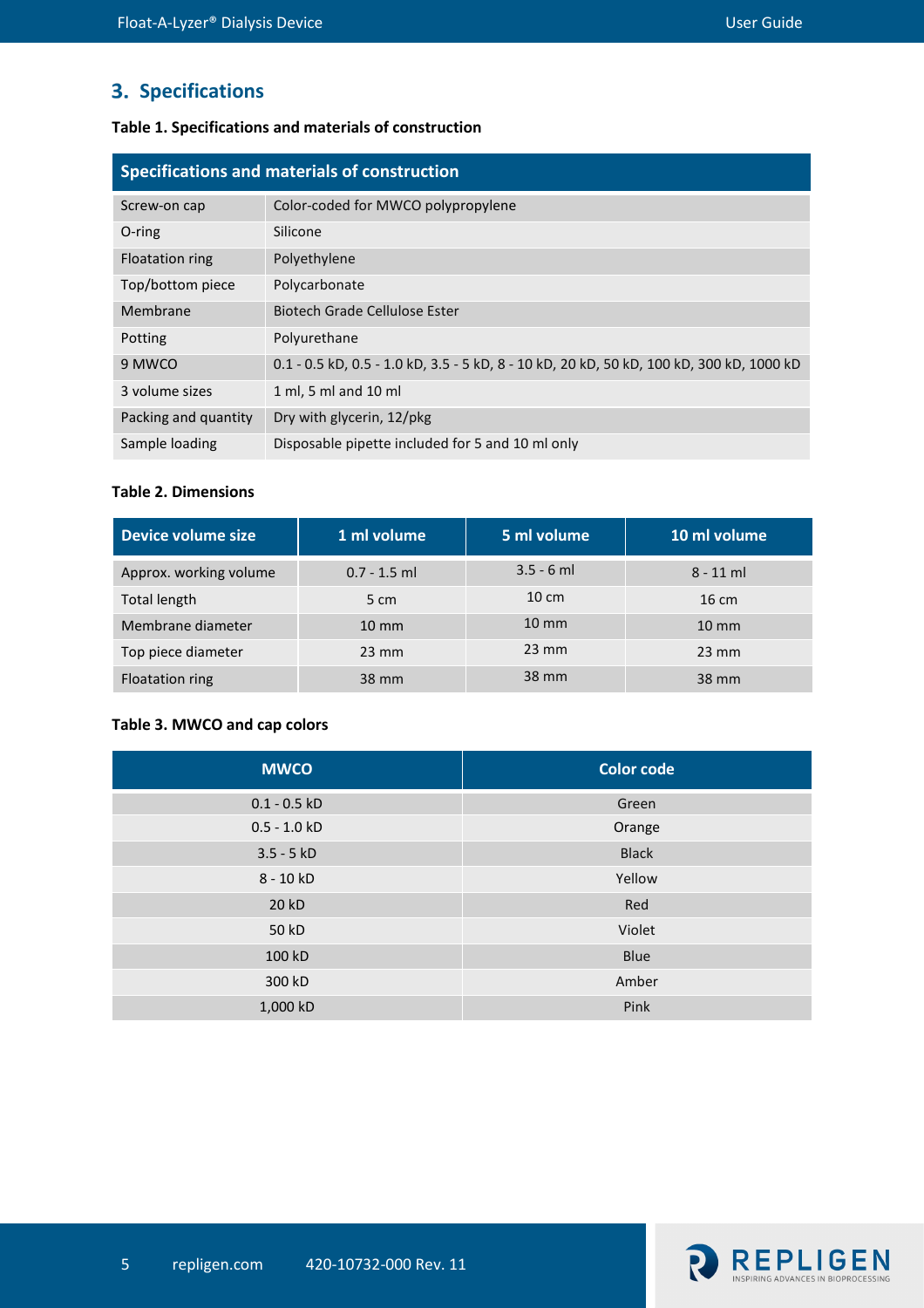# **Instructions for use**

# <span id="page-5-0"></span>**4.1 Handling**

- 1. Remove the Float-A-Lyzer® Device from the packaging box.
- 2. Firmly holding the top piece of the Float-A-Lyzer® Device with one hand and the clear packaging tube with the other hand, gently twist in opposite directions.
- 3. When the packaging tube separates from the device, carefully pull the device straight out of the tube to avoid wrinkling the membrane.
- 4. The Float-A-Lyzer® Device should only be handled by the top piece to prevent membrane damage.

# <span id="page-5-1"></span>**4.2 Membrane preparation**

- 1. Unscrew the cap and fill the device with 10 20% isopropanol (IPA) or ethanol (EtOH).
- 2. Replace cap and submerge device in the same alcohol solution for 10 30 minutes.
- 3. Remove the device, unscrew the cap and aspirate out the alcohol from the device. Invert and shake out any remaining drops.
- 4. Use DI water to flush thoroughly and fill the device. Replace the cap and then soak the device in DI water for 15 - 30 minutes.
- 5. Remove rinse water.
- 6. Flush the device again with DI water or condition with dialysate buffer.
- 7. Once wetted, do not allow membrane to dry out.

# <span id="page-5-2"></span>**4.3 Loading and dialyzing**

- 1. Using a pipette, load the sample. Slowly withdraw the pipette as you dispense.
- 2. Replace cap.
- 3. Thread the body of the Float-A-Lyzer® Device through the hole in the floatation ring and pull the ring up snug beneath the collar of the top-piece.
- 4. Place the Float-A-Lyzer® Device vertically in the dialysis reservoir. If using a stir-bar and magnetic stirrer, adjust the stirring rate to create a gentle vortex.
- 5. Dialyze sample according to specific application requirements. Typically, the samples are dialyzed at room temperature, over-night (12 - 20 hr) and with 3 - 4 buffer changes (after 2 - 4, 6 - 8 and 10 - 14 hours).
- 6. Optional: In-process sampling can be achieved by removing the device from the dialysis reservoir, opening the cap, aspirating out a small volume for testing, and then returning the closed device back to the dialysis reservoir.
- 7. After dialysis, open the cap, and retrieve the sample total volume by slowly aspirating while inserting pipette toward the bottom of membrane.
- 8. Discard the used Float-A-Lyzer® Device. It is intended for single use only.

# **Storage and shelf life**

**Storage:** Store new and unused Float-A-Lyzer® Devices in a dry place at room temperature. Care should be taken to avoid humid environments.

**Shelf Life:** 2 years when stored properly.

**Sterilization:** The common methods of membrane sterilization include exposure to ethylene oxide (EtO) gas and ebeam or gamma-irradiation. Repligen does not recommend autoclaving as it may lead to changes in membrane performance.